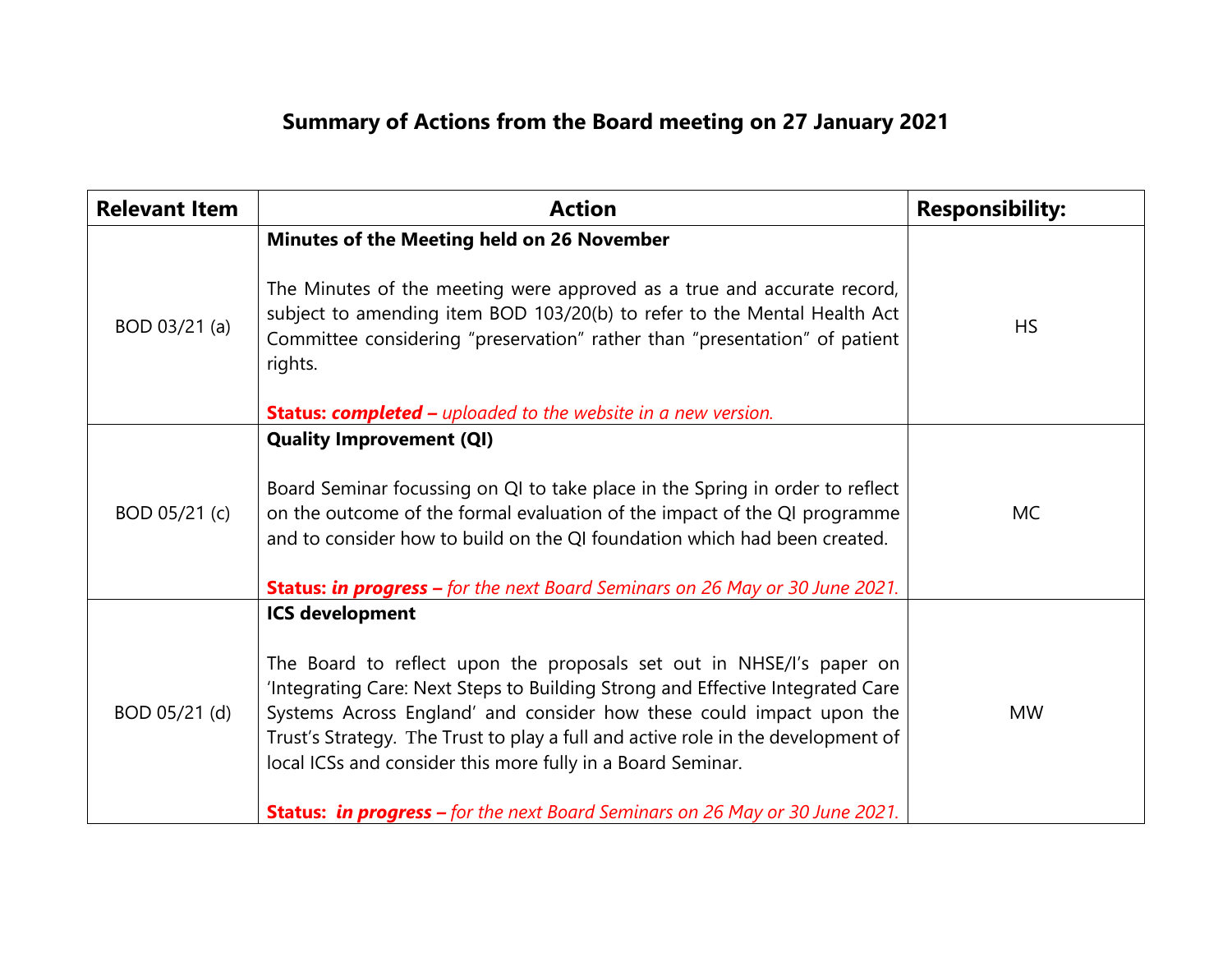| BOD 06/21 (c)                        | <b>COVID-19 recovery</b><br>The Board to consider the next COVID-19 recovery phase and planning for<br>post-COVID demands and a potential next COVID episode. Learning from the<br>pandemic to be embedded and COVID-19 recovery should feature on the<br>agenda for the next Board meeting.<br><b>Status: on the agenda for 14 April 2021</b> – see agenda item 9, COVID-19 | MW and Executives |  |  |
|--------------------------------------|------------------------------------------------------------------------------------------------------------------------------------------------------------------------------------------------------------------------------------------------------------------------------------------------------------------------------------------------------------------------------|-------------------|--|--|
|                                      | update: (a) learning and recovery at paper BOD 19/2021.                                                                                                                                                                                                                                                                                                                      |                   |  |  |
| <b>Actions from 26 November 2020</b> |                                                                                                                                                                                                                                                                                                                                                                              |                   |  |  |
| BOD 91/20 (d)                        | <b>Trust Strategy</b><br>Further detail of the new Strategy including on Key Focus Areas and Delivery<br>(programmes and measures) to be presented for approval in the future,<br>anticipated at the January 2021 meeting.<br><b>Status: on the agenda for 14 April 2021</b> – see agenda item 7, Trust Strategy<br>at paper BOD 17/2021.                                    | BC/MW             |  |  |
| BOD 92/20 (e) and<br>BOD 03/21 (b)   | Physical health checks in Oxfordshire - performance against KPIs<br>To conduct a deep dive into physical health checks in Oxfordshire and<br>performance against contractual KPIs and report back to the Board.<br><b>Status: on the agenda for 14 April 2021</b> – see agenda item 11, Physical<br>Healthcare report at BOD 22/2021.                                        | MC/DR             |  |  |